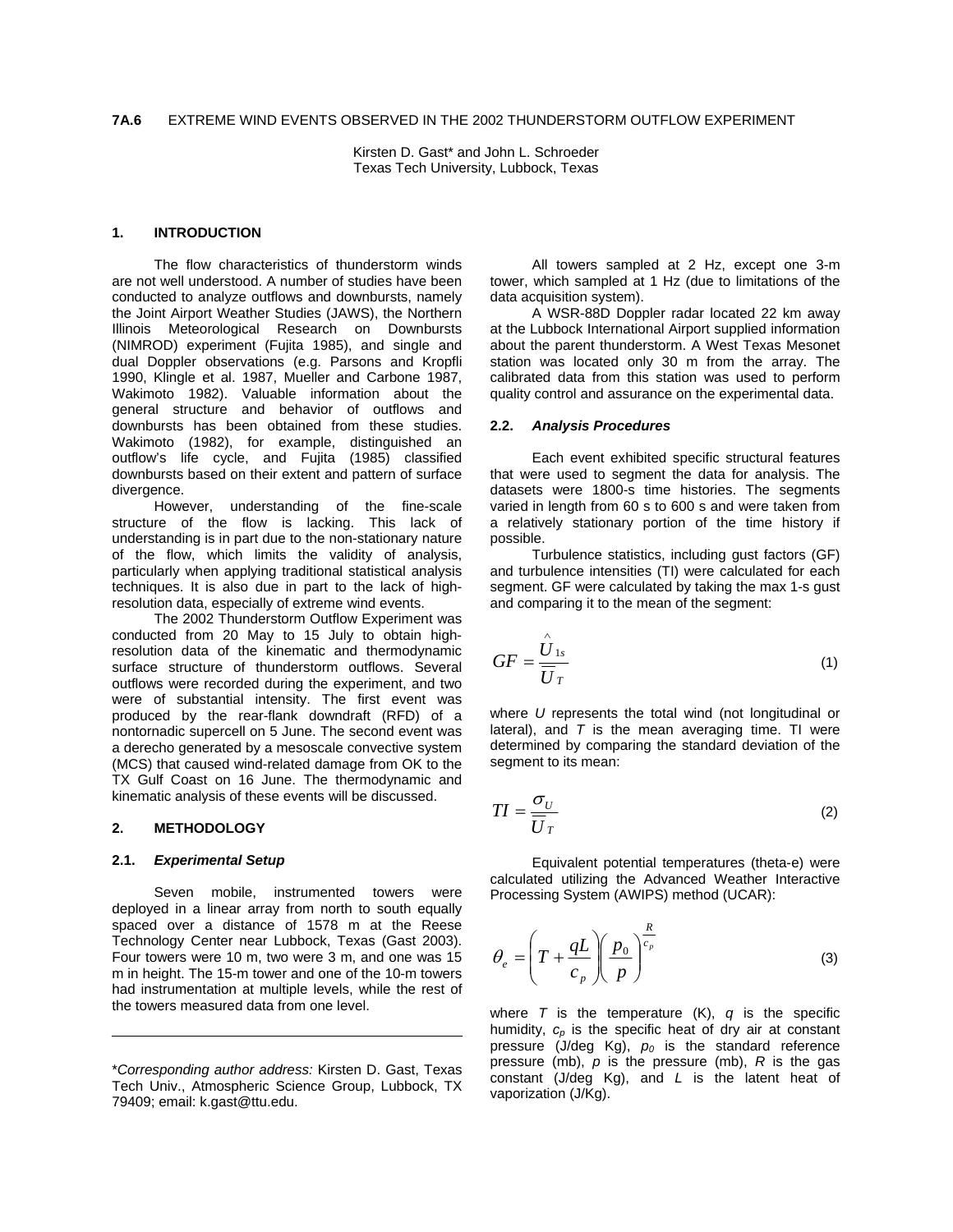

Figure 1. Wind speed (black) and direction (grey) time history of RFD. Start of event (I), IS (II), IG (III), PS (IV), PG (V), and downburst 'eye' (VI) are labeled.



Figure 2. Wind speed (black) and direction (grey) time history of derecho. Start of event (I), IS (II), IG (III), and PG (IV) are labeled.



Figure 3. Fast-response temperature (black) and RH (grey) time histories of RFD. Start of event (I), IG (II), PG (III), and downburst 'eye' (IV) are labeled.



Figure 4. Fast-response temperature (black) and RH (grey) time histories of derecho. Start of event (I), IG (II), and PG (III) are labeled.

### **3. OBSERVATIONS**

The RFD and derecho events were structurally similar in that they both exhibited an initial surge (IS), initial gust (IG), peak surge (PS), and peak gust (PG) as shown in Figures 1 and 2. However, the derecho lasted much longer than the RFD, mixing out and stabilizing



Figure 5. Base reflectivity from 1.4° elevation angle of supercell that generated RFD case at 0055 UTC 5 June.

over several hours. The RFD on the other hand lasted only about 6 min (360 s). The two events were thermodynamically different as well, as shown in Figures 3 and 4.

### **3.1** *Rear-Flank Downdraft*

Reflectivity data of the RFD event revealed that the parent supercell initiated at the intersection of a preexisting outflow boundary and a dryline. It initiated as an LP supercell, but quickly transitioned into a classic supercell as it propagated to the northeast. A fine-line echo was observed (Figure 5) as the gust front of the RFD progressed to the east.

The wind speed and direction time histories shown in Figure 1 revealed a sudden change in wind direction as the gust front passed through the tower array. The downdraft passed over the array as well, exhibited by the sudden change in wind direction after the peak surge. At the point of surface divergence the wind speeds of the downdraft diminish, only to increase again rapidly as the downdraft passes. Fujita (1983) observed this when he analyzed the Andrews AFB microburst, and referred to it as the 'eye' of the downburst. The wind speeds on the backside of the microburst were much greater in comparison to the RFD, likely due to the different angle of descent. The overall peak wind speed recorded for this event was 40  $ms^{-1}$  at 10 m.

## **3.2** *Derecho*

The parent thunderstorm developed in NW KS as a discrete supercell. It quickly transitioned into a mesoscale convective system (MCS) as it propagated to the SE. The leading edge bulged out to form a bow echo that surged to the S. The far western periphery of this system affected counties near Lubbock, TX (Figure 7). The MCS produced a number of outflows that merged into one large swath of damaging winds, but it was only the western fringe of the outflow that affected Lubbock County. The gust front of the outflow was evident on radar as shown in Figure 7.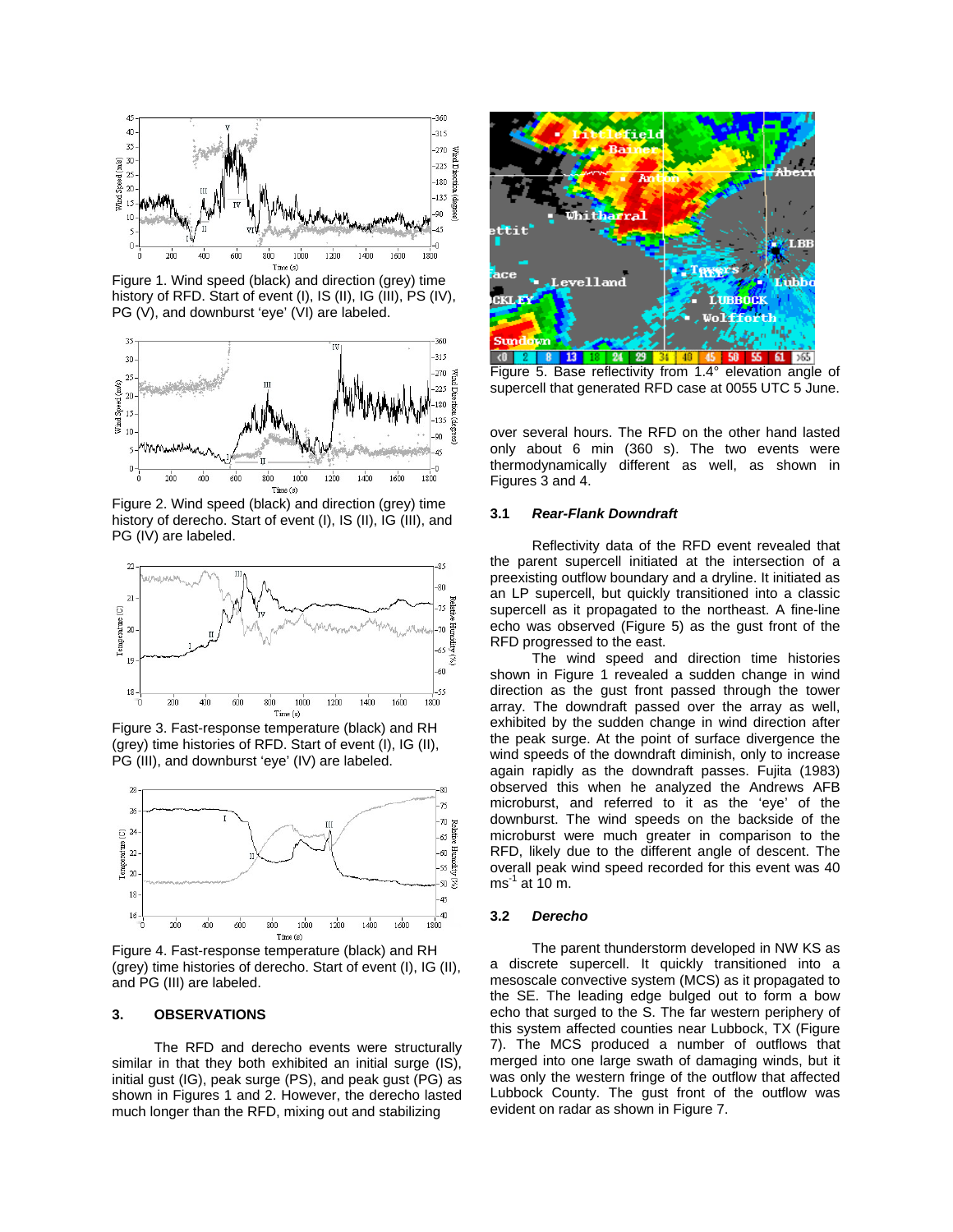

Figure 7. Base reflectivity from 0.5° elevation angle of MCS and derecho at 0410 UTC 16 June.

The wind direction for this case only shifted once as the gust front approached (Figure 2). The storm itself did not pass over the tower array so there was no secondary shift as was observed in the RFD case. The maximum wind speed recorded was 35 ms<sup>-1</sup> at 10 m.

# **3.3** *Statistical Comparison*

Given the non-stationarity of the data and the duration of the structural features, the greater the averaging time the more invalid the results become. In addition, the statistics become unstable when averaging times less than 120 s are utilized (Schroeder and Smith 2003). Figure 8 shows how the GF was affected by *T*. Choi and Hidayat (2002) noticed a similar linear relationship between *T* and GF values. Figure 9 is an example time history of GF values using a 1 s/ 120 s ratio. Choi and Hidayat also indicated that since TI was a function of the GF, TI values would increase as the GF increased. This indeed was true for these two cases as well (Figures 10-11). The peaks of the GF correspond directly with those of the TI. These peaks also correspond with data segments that are relatively non-stationary (where rapid increases in wind speed occur). See Table 1 for the statistical results.

#### **3.4** *Thermodynamic Comparison*

The two events were thermodynamically different. The RFD produced a maximum temperature increase of 2.65 °C and relative humidity (RH) decrease of 20%. The mean temperature increase among the towers was 2.37 °C and mean RH decrease was 17%. Figure 3 shows a time history of temperature and RH from one of the towers during the RFD event. Figure 4 shows how the temperature and RH changed during the derecho event. The temperature decreased an average of 7.53 °C, while the RH increased an average of 29%. The maximum temperature decrease recorded was 8.30 °C, and the maximum RH increase was 33%.

Equivalent potential temperatures (theta-e) were calculated from the data obtained using the slowresponse temperature (note that the fast-response

Table 1. Summary of turbulence statistics.

| T(s)    |      | GF   |      |      | TI   |      |
|---------|------|------|------|------|------|------|
| RFD     | Mean | Max  | Min  | Mean | Max  | Min  |
| 60      | 1.35 | 1.99 | 1.13 | 0.17 | 0.56 | 0.06 |
| 120     | 1.47 | 2.04 | 1.18 | 0.21 | 0.54 | 0.08 |
| 180     | 1.56 | 1.94 | 1.22 | 0.25 | 0.45 | 0.10 |
| 240     | 1.59 | 2.15 | 1.32 | 0.26 | 0.47 | 0.13 |
| 300     | 1.67 | 1.99 | 1.43 | 0.29 | 0.45 | 0.17 |
| 360     | 1.64 | 1.98 | 1.42 | 0.29 | 0.42 | 0.19 |
| 420     | 1.66 | 2.02 | 1.42 | 0.28 | 0.41 | 0.17 |
| 480     | 1.90 | 2.20 | 1.59 | 0.34 | 0.45 | 0.21 |
| 540     | 2.19 | 2.69 | 1.40 | 0.37 | 0.49 | 0.19 |
| 600     | 2.07 | 2.44 | 1.49 | 0.34 | 0.50 | 0.21 |
| Derecho |      |      |      |      |      |      |
| 60      | 1.44 | 3.28 | 1.16 | 0.18 | 0.71 | 0.08 |
| 120     | 1.60 | 3.47 | 1.17 | 0.21 | 0.49 | 0.09 |
| 180     | 1.67 | 2.87 | 1.27 | 0.30 | 0.79 | 0.11 |
| 240     | 1.92 | 3.32 | 1.32 | 0.30 | 0.86 | 0.11 |
| 300     | 1.77 | 2.83 | 1.33 | 0.26 | 0.46 | 0.12 |
| 360     | 2.01 | 3.43 | 1.32 | 0.40 | 0.86 | 0.12 |
| 420     | 2.13 | 3.23 | 1.47 | 0.42 | 0.72 | 0.15 |
| 480     | 1.98 | 2.47 | 1.54 | 0.45 | 0.61 | 0.19 |
| 540     | 1.86 | 2.02 | 1.65 | 0.40 | 0.49 | 0.29 |
| 600     | 1.82 | 1.94 | 1.74 | 0.33 | 0.44 | 0.18 |



Figure 8. GF compared to averaging time.



Figure 9. GF time histories for RFD and derecho. GF=1s gust/120s mean.